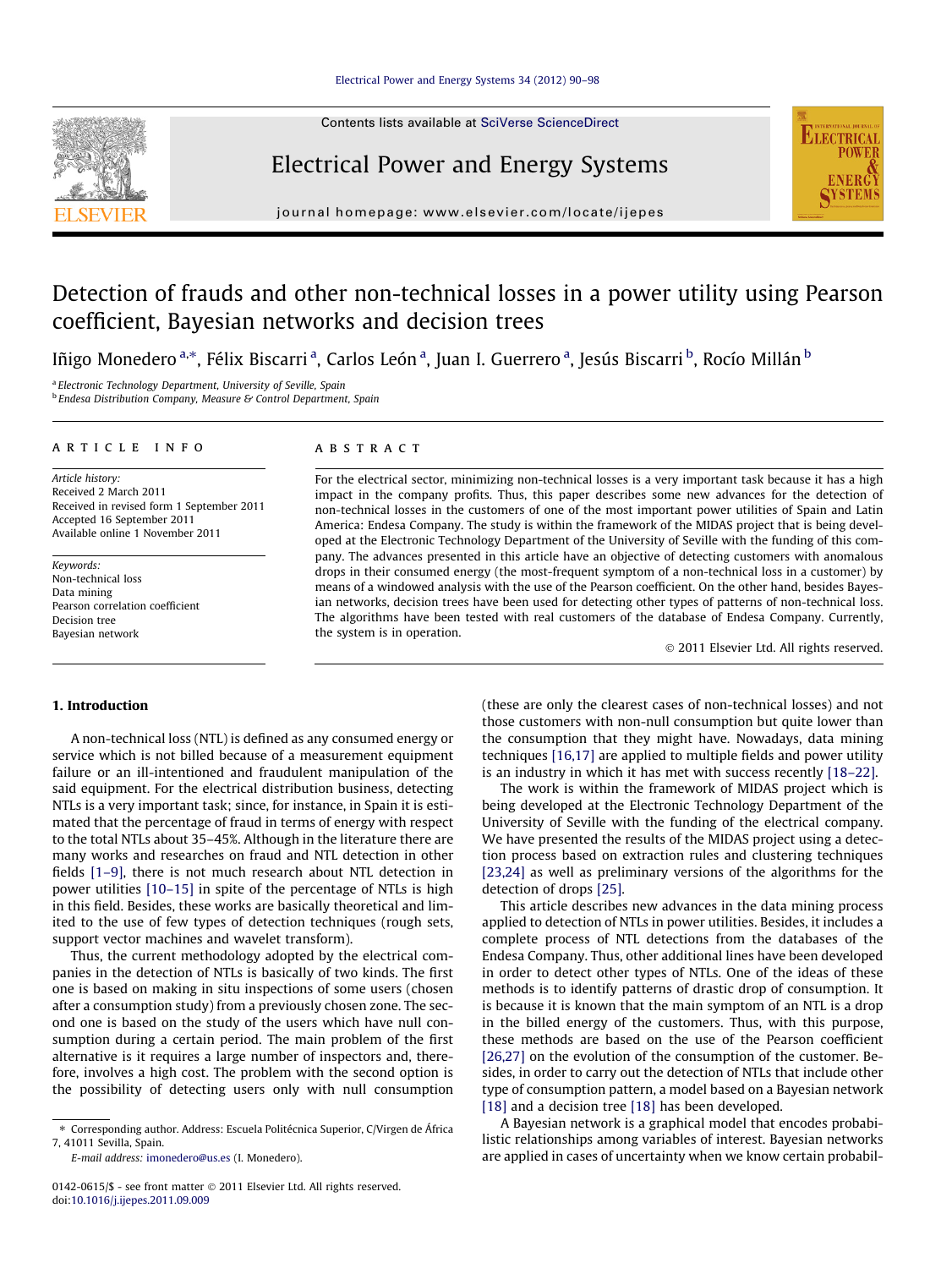ities and are looking for unknown probabilities given specific conditions. Some applications of Bayesian networks are: churn prevention [\[28\],](#page--1-0) generation of diagnostic in medicine [\[29\]](#page--1-0), pattern recognition in vision [\[30\]](#page--1-0) and fault diagnosis [\[31\]](#page--1-0) as well as forecasting [\[32\]](#page--1-0) in power systems. Besides, these networks have also been used to detect anomaly and frauds in disciplines other than power utilities such as credit card or telecommunication networks [\[2,33,34\]](#page--1-0). On the other hand, it is possible to find some works that suggest the use of decision trees in power systems [\[35,36\]](#page--1-0) and to detect some types of frauds [\[7,37\]](#page--1-0). However, besides our studies [\[23,24\]](#page--1-0), as we said, not much research is done on detection of NTLs and frauds in power utilities [\[12–17\]](#page--1-0) and nothing about the detection of consumption drops or development of models with the use of Bayesian networks.

In order to carry out the data mining process (including the algorithms as well as the models of Bayesian network and decision tree), we used a powerful software called IBM SPSS Modeler 14 used extensively in data mining. This software provide a quick access to the databases and many libraries for the generation of models such as: clustering processes, decision trees, neural networks and Bayesian networks.

The article is structured as follows: Section 2 describes the sample set which has been used to develop the algorithms and select the customers to be inspected by the company. Sections 3 and 4 describe the developed models. Finally, Section [5](#page--1-0) contains the results as well as the conclusions from the study.

#### 2. Data preparation

First of all, we selected a sample set made by customers with the, called by the company, ratings 3.0.2 and 4.0. These types of rate or contract are used by the company to design for customers with a high contracted power (which, in great majority, are belonging to contracts with companies). This sample set covered for the most important region of the Endesa Company: Catalonia (Spain). On the other hand we included those customers with highest consumption because this was interesting because each detected NTL could mean a lot of lost energy for the company. An analysis period of two years was adjusted. This is a time enough to see a sufficiently detailed evolution of the consumption of the customer and, also, not too long a period to register along the contract the possible changes of type of business or the changes in the consumption habits of the client. From these customers, all the information of consumption and type of contract for each customer: reading values of the measurements equipment, bills from the last two years, amount of power contracted and the type of customer (private client or the kind of business of the contract), address, type of rate, etc. was collected. These data were condensed and tabulated. Thus, the system would have details on the types of cus-





Fig. 2. Offset of the consumption of the windows 1 and 3.

tomer as well as the evolution of their consumption in the last two years.

As in our work described in the paper [\[25\]](#page--1-0), a filling up of missing values of the consumption read was performed and a filtering of the customers:

- With less than 1000 KWs consumed in the two years.
- With less number of reading values from the measurements equipment (under 10 from the 24 months of the analysis.
- With no reading values in the last four months.

After the selection and filtering of the sample, a set of 38,575 customers was obtained for the analysis. The time interval that the data covered was from July 2008 to June 2010.

#### 3. Models based on Pearson coefficient

The drastic drops of the consumption can be due to a real slope of the consumptions of the customers (e.g. due to a change of type of contract or by a different use of the consumed energy). But, in turn, these slopes can be due to failures in the measurement equipment or voluntary alterations of this equipment (both cases generate NTLs to the company and therefore a loss of money for it). We could verify this fact with a set of customers with NTLs previously registered by the company in its inspections, where this type of drop was clearly visible.

There were two problems in detecting this type of customers in Endesa Company:

- They detect the drops only when the drops reach to null consumption (and on a drastic manner).
- The inspections of the company detect these drops when the drop has been prolonged over a long time.

Thus, with the models described in this section these problems were solved by detecting other type of drops and doing it in a short interval of months.

In statistics, the Pearson correlation coefficient  $(r)$  is a measure of how well a linear equation describes the relation between two variables X and Y measured on the same object or organism. The result of the calculus of this coefficient is a numeric value that runs from  $-1$  to 1. This coefficient  $(r)$  is calculated by means of the following equation:

$$
-1 \le r = \frac{Cov(X, Y)}{S_X S_Y} = \frac{\sum_{t=1}^{n} (X_t - \bar{X}) \cdot (Y_t - \bar{Y})}{\sqrt{\sum_{t=1}^{n} (X_t - \bar{X})^2} \cdot \sqrt{\sum_{t=1}^{n} (Y_t - \bar{Y})^2}} \le +1
$$
(1)

where  $Cov(X, Y)$  is the covariance between X and Y.  $S_XS_Y$  is the prod-Fig. 1. Consumption patterns searched with first algorithm. When the standard deviations for X and Y.